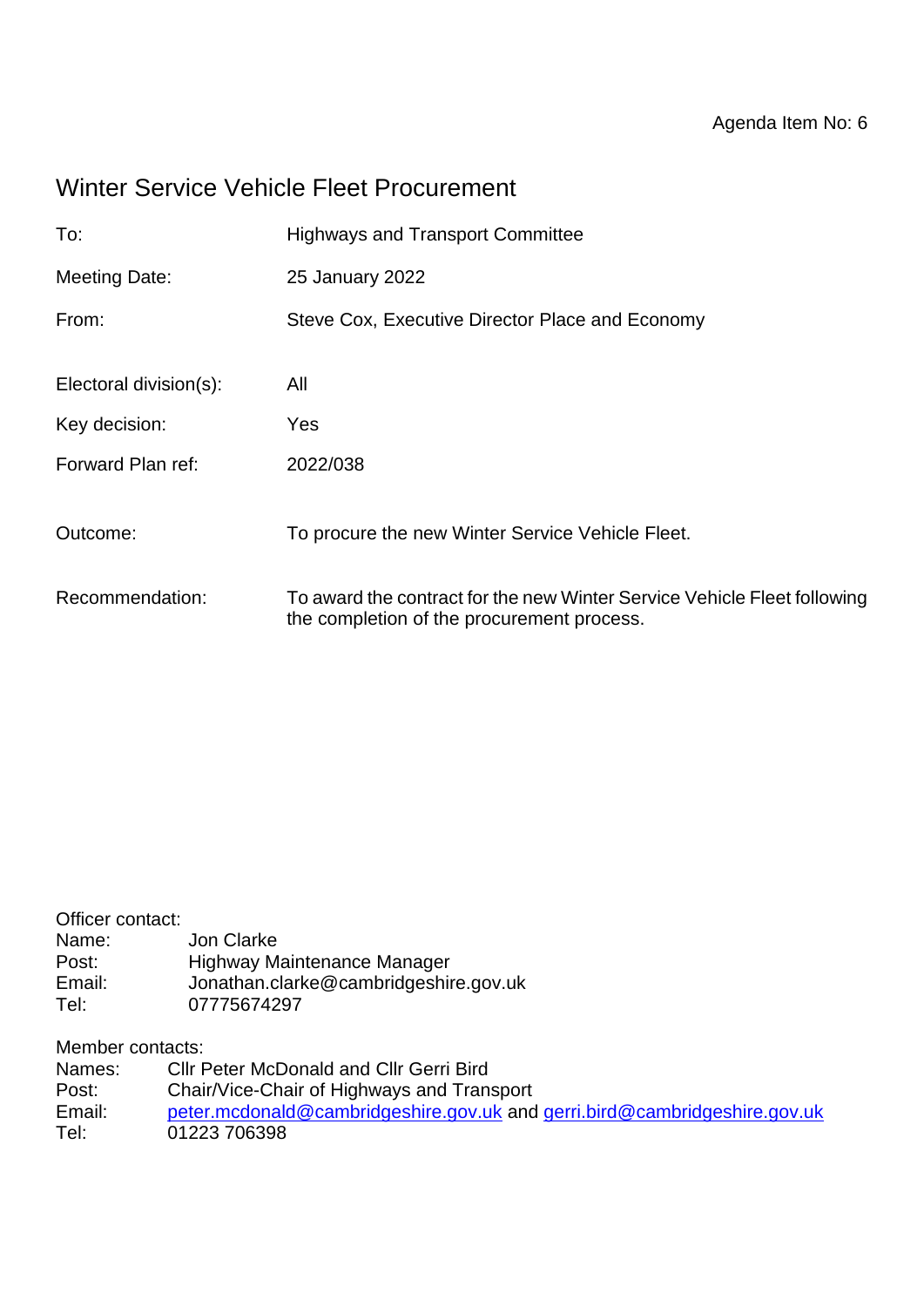### 1. Background

- 1.1 Cambridgeshire County Council as Highway Authority has a statutory duty under the Highways Act "to ensure, so far as is reasonably practicable, that safe passage along a highway is not endangered by snow or ice".
- 1.2 To deliver this duty the Council through its Highways Term Services partner, Milestone Infrastructure Services LTD, carries out precautionary salting of a specified network of roads throughout the County.
- 1.3 Cambridgeshire County Council provides and maintains the specialist vehicle fleet for salting purposes. The cost of this fleet is a major cost component of the Winter Service.
- 1.4 To provide the Winter Vehicle Fleet the council currently leases 37 specialist vehicles from supplier ECON Engineering Ltd. The current 7 year lease agreement ends in May 2022.
- 1.5 A procurement process has been carried to seek a lease hire supplier for the next 6 years until June 2028.
- 1.6 The length of lease chosen is to ensure that there is over lap with the end of the Highways Term Services contract. The overlap provides resilience for the winter service should it be needed to ensure service provision as a new Highways Term Services Provider establishes its operations.
- 1.7 The procurement process was carried out between September and December 2021 following a market engagement event in June.
- 1.8 The lease contract duration is to be 6 years with an option to extend for a further year.
- 1.9 The lease cost will be £1,095,770 per year giving a total of £6,574,620 over the six year contract period. The cost per year for the old vehicles was £844,632
- 1.10 The cost of the winter fleet this time round has increased by £251,138 or £6,788 per vehicle per year.
- 1.11 For The increased cost will need to be covered within the overall highways maintenance budgets through service improvement efficiencies.
- 1.12 The whole Winter Service costs in the region of £2.75million per year of which around 40% is the Winter Fleet cost.

### 2. Main Issues

- 2.1 The council has followed its appropriate procurement process for contracts of this financial scale.
- 2.2 The procurement process resulted in 2 tenderers whose submissions have been assessed and a preferred tenderer chosen.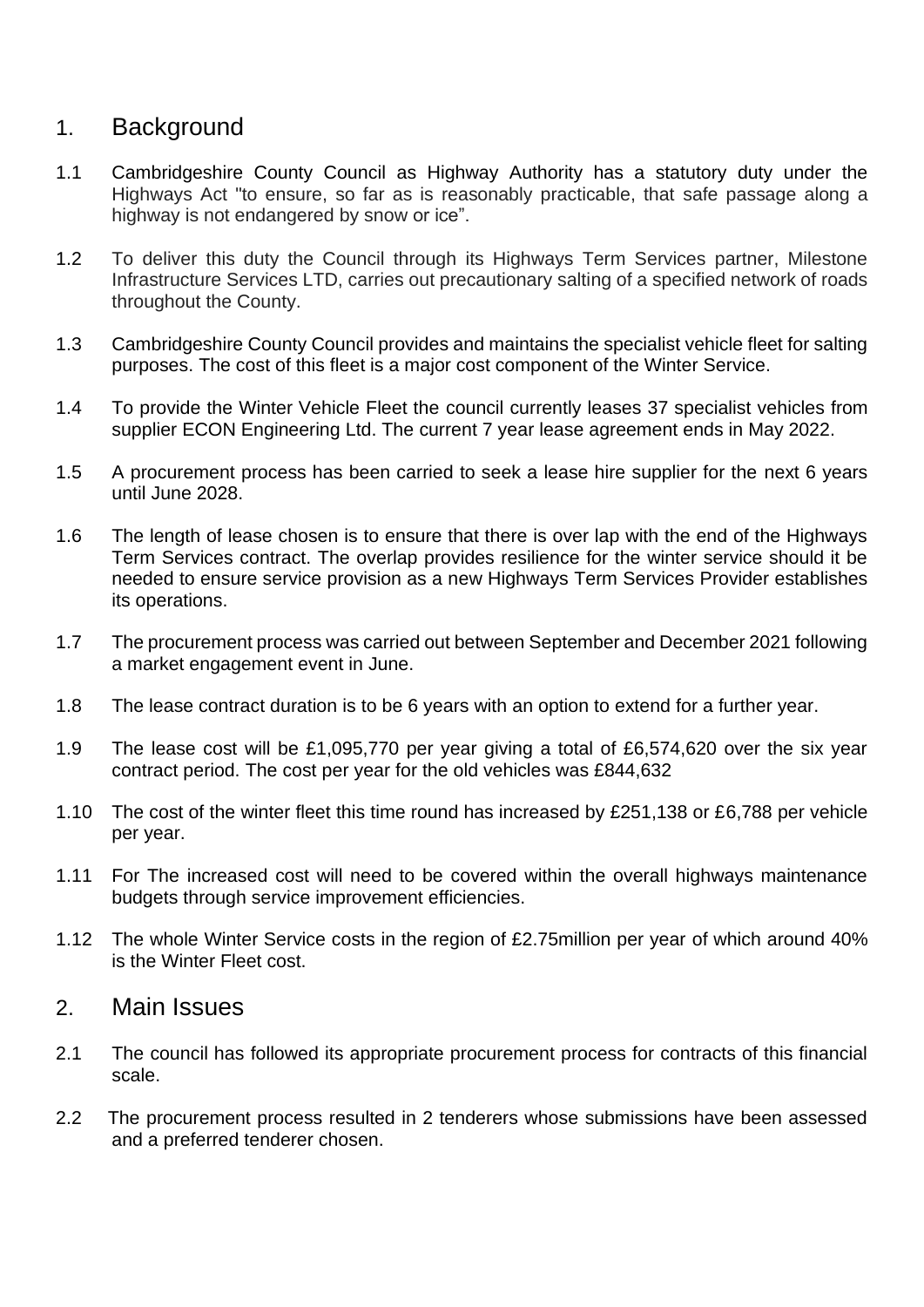2.3 Evaluation of the Tenders is by a 40/60 cost/quality to ensure a balance of price and quality of product and service is achieved.

### 3. Alignment with corporate priorities

- 3.1 Communities at the heart of everything we do A safe to use highway network is essential to the daily activities of our communities, businesses and residents.
- 3.2 A good quality of life for everyone A safe highway network supports during the winter season enables safe movement between and within communities.
- 3.3 Helping our children learn, develop and live life to the full The winter salting routes incorporate routes to schools and colleges.
- 3.4 Cambridgeshire: a well-connected, safe, clean, green environment The Highways Winter Service ensures key road transport corridors remain accessible and open avoiding disruption and congestion due to weather.
- 3.5 Protecting and caring for those who need us There are no significant implications for this priority.

### 4. Significant Implications

4.1 Resource Implications

The 2021/22 budget for delivering the winter service is £2.744m. This budget includes the Fleet lease costs. Additional budget to cover the increased cost will need to be identified through re-allocation of existing budgets, exploring efficiency improvements in the Winter service or through next year's Business Planning Process.

- 4.2 Procurement/Contractual/Council Contract Procedure Rules Implications The council's procurement rules and process have been adhered to throughout.
- 4.3 Statutory, Legal and Risk Implications The Statutory requirements are set out in the Highways Act 1980, specifically:
	- Section 41(1A) duty to ensure, so far as is reasonably practicable, that safe passage along the highway is not endangered by snow and ice.
	- Section 150 duty to remove snow, soil, etc. from the highway. If an obstruction arises in a highway from accumulation of snow or from the falling down of banks in the side of the highway, or any other cause, the highway authority shall remove the obstruction.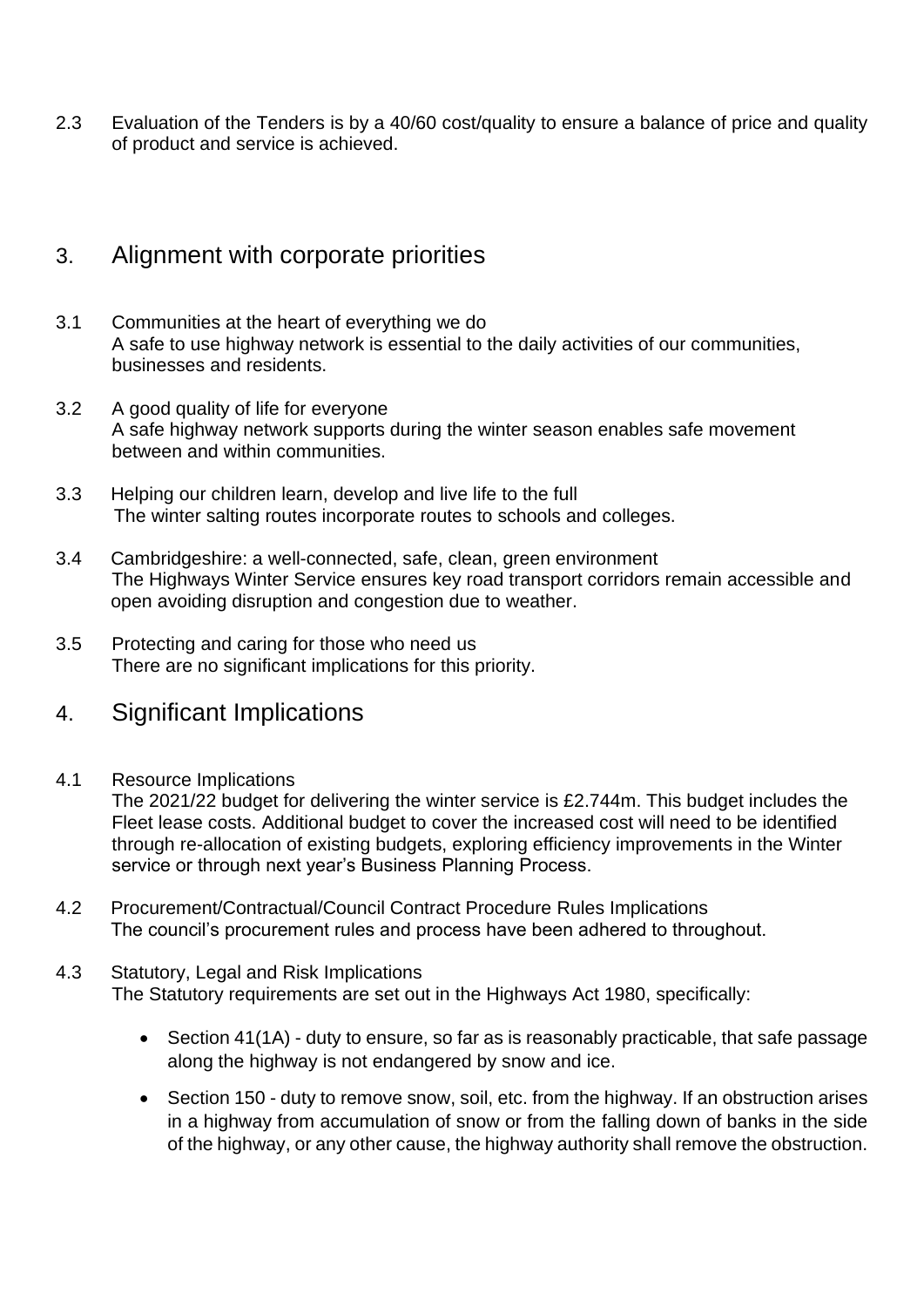The Council follows industry good practise and National guidance *Well Maintained Highways* in its planning and delivery of the highways winter service

- 4.4 Equality and Diversity Implications A robust Winter Service ensures that the priority highway network is available for all to use during periods of adverse weather.
- 4.5 Engagement and Communications Implications

There are no significant implications for this priority.

- 4.6 Localism and Local Member Involvement There are no significant implications for this priority.
- 4.7 Public Health Implications There are no significant implications for this priority.
- 4.8 Environment and Climate Change Implications on Priority Areas (See further guidance in Appendix 2):
- 4.8.1 Implication 1: Energy efficient, low carbon buildings. Positive/neutral/negative Status: Positive Explanation: New vehicles are more fuel efficient and will contribute to the reduction of carbon within the highways service.
- 4.8.2 Implication 2: Low carbon transport. Positive/neutral/negative Status: Neutral Explanation:
- 4.8.3 Implication 3: Green spaces, peatland, afforestation, habitats and land management. Positive/neutral/negative Status: Neutral Explanation:
- 4.8.4 Implication 4: Waste Management and Tackling Plastic Pollution. Positive/neutral/negative Status: Neutral Explanation:
- 4.8.5 Implication 5: Water use, availability and management: Positive/neutral/negative Status: Neutral Explanation:
- 4.8.6 Implication 6: Air Pollution. Positive/neutral/negative Status: Positive Explanation: New vehicles are more efficient and produce less emissions than the fleet being replaced.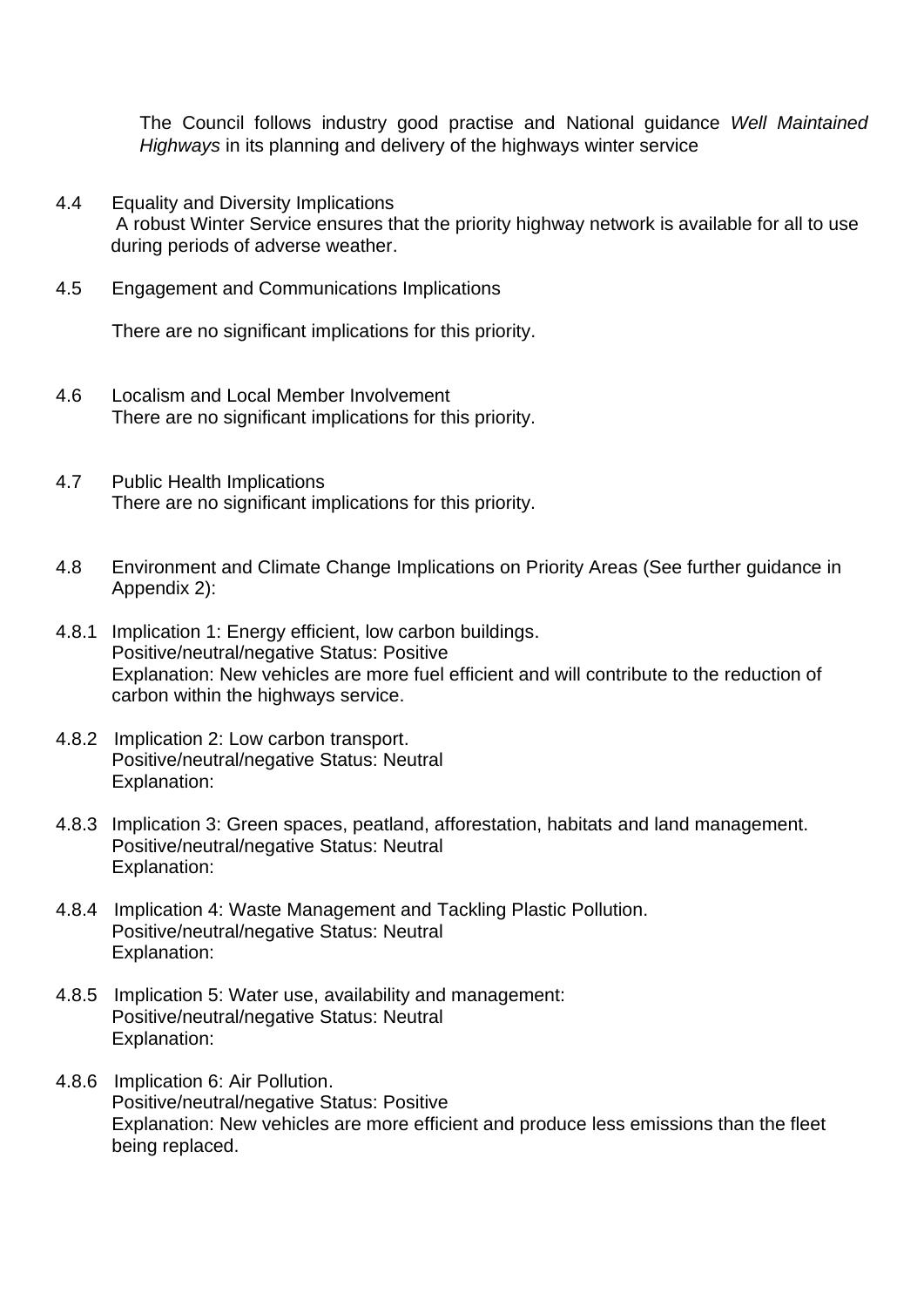4.8.7 Implication 7: Resilience of our services and infrastructure, and supporting vulnerable people to cope with climate change.

Positive/neutral/negative Status: Positive

Explanation: The new fleet provides greater ability to cope with the effects of climate change keeping the highway network open and available for use during adverse weather events such as prolonged cold weather and snowfall events

Have the resource implications been cleared by Finance? Yes Name of Financial Officer: Sarah Heywood

Have the procurement/contractual/ Council Contract Procedure Rules implications been cleared by the LGSS Head of Procurement? Yes Name of Officer: Henry Swan

Has the impact on statutory, legal and risk implications been cleared by the Council's Monitoring Officer or LGSS Law? Yes Name of Legal Officer: Fiona McMillan

Have the equality and diversity implications been cleared by your Service Contact? Yes Name of Officer: Elsa Evans

Have any engagement and communication implications been cleared by Communications? Yes Name of Officer: Sarah Silk

Have any localism and Local Member involvement issues been cleared by your Service Contact? Yes Name of Officer: Emma Murden

Have any Public Health implications been cleared by Public Health? Yes Name of Officer: Iain Green

If a Key decision, have any Environment and Climate Change implications been cleared by the Climate Change Officer? Yes Name of Officer: Emily Bolton

## 5. Source documents guidance

5.1 Source documents

Winter Maintenance Handbook [https://www.theihe.org/wp-content/uploads/2019/03/Winter-maintenance-IHE-handbook-](https://www.theihe.org/wp-content/uploads/2019/03/Winter-maintenance-IHE-handbook-FINAL.pdf)[FINAL.pdf](https://www.theihe.org/wp-content/uploads/2019/03/Winter-maintenance-IHE-handbook-FINAL.pdf)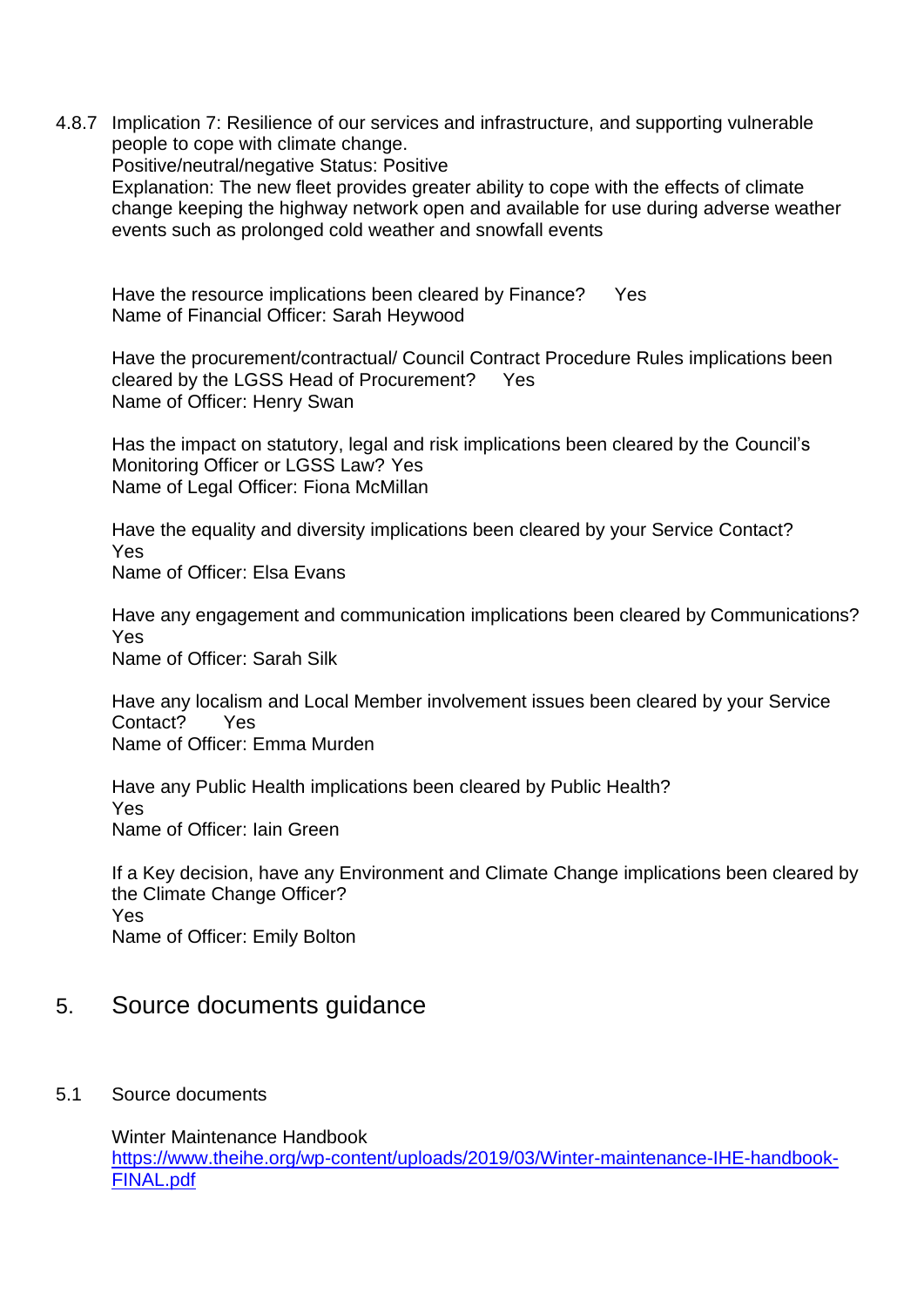Well Managed Highways [31891 tso DfT wm highways \(ciht.org.uk\)](https://www.ciht.org.uk/media/11915/well-managed_highway_infrastructure_combined_-_28_october_2016_amended_15_march_2017_.pdf)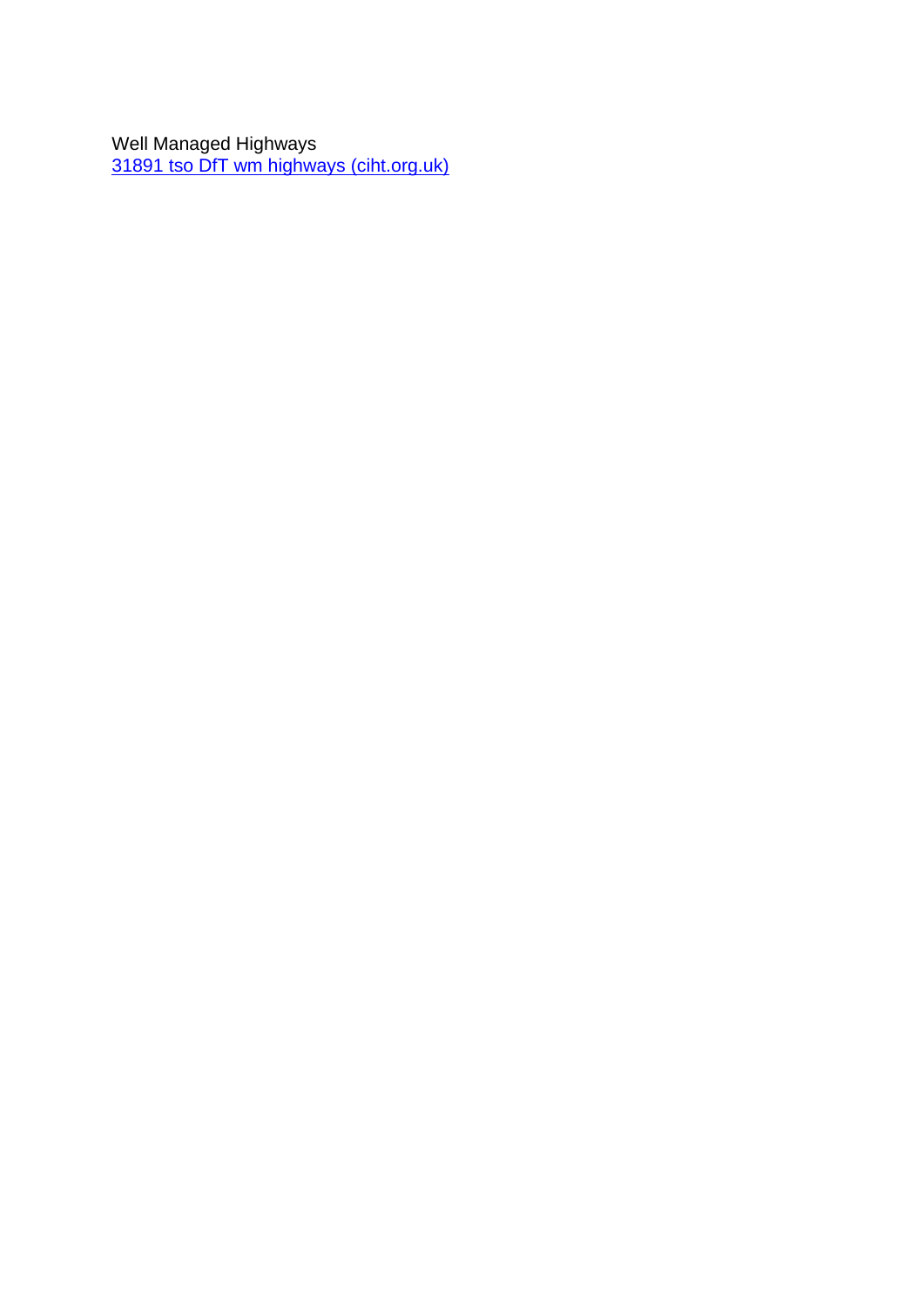#### **APPENDIX 2 – GUIDANCE AND CHECKLIST FOR IMPLICATIONS**

Report authors should decide whether in each category there are no, some or significant implications, considering each of the prompt questions. A commentary need only be included within the report where there are significant implications. Report authors will need to clear each implication category with the relevant Team. They may wish to this before the drafting a report particularly if the issue is contentious.

**A working definition of "significant"** is where the broader implications of a proposal are so evident /substantial that they need to be taken into consideration when Members are making a decision on the proposal.

All headings (in bold below) should be included. However, if the implications have been referenced earlier in the report, the detail does not need to be repeated – just a reference made to the relevant text.

| <b>Resource</b><br><b>Implications</b>                                                                                       | What are the capital and revenue costs?<br>$\bullet$<br>What is the availability of current and future budget provision?<br>$\bullet$<br>Is the organisation delivering value for money?<br>$\bullet$<br>Is the best placed organisation delivering this service?<br>$\bullet$<br>What are the implications for our property assets?<br>$\bullet$<br>What are the implications for Information and Communications Technologies (ICT)<br>$\bullet$<br>and data ownership?<br>What are the impacts on human resources – employees' Terms & Conditions,<br>$\bullet$<br>work location, staffing levels, industrial relations, Human Resources (HR) policies<br>and if so has advice on the report been sought?<br>Are resources being used in a sustainable way, with regard to carbon dioxide<br>(CO <sub>2</sub> ) emissions, climate change adaptation/mitigation, and long-term impact on<br>environment?<br>Have we considered and are we in line with best practice?<br>$\bullet$<br>Is our performance as an authority or partnership impacted?<br>$\bullet$ |
|------------------------------------------------------------------------------------------------------------------------------|------------------------------------------------------------------------------------------------------------------------------------------------------------------------------------------------------------------------------------------------------------------------------------------------------------------------------------------------------------------------------------------------------------------------------------------------------------------------------------------------------------------------------------------------------------------------------------------------------------------------------------------------------------------------------------------------------------------------------------------------------------------------------------------------------------------------------------------------------------------------------------------------------------------------------------------------------------------------------------------------------------------------------------------------------------------|
| Procurement/<br>Contractual/<br><b>Council</b><br><b>Contract</b><br><b>Procedure</b><br><b>Rules</b><br><b>Implications</b> | Have you evidenced compliance with the Council's Contract Procedures Rules?<br>$\bullet$<br>Have you identified where you are seeking Committee to approve an exemption<br>$\bullet$<br>from the Contract Procedure Rules and detailed the risks and mitigations?<br>Have you identified any EU or UK legislative risks associated with the exemption<br>$\bullet$<br>process such as non-compliance with the Public Contract Regulations Act 2015,<br>transparency and open competition?<br>Have you identified the procurement or contractual risks associated with a<br>$\bullet$<br>contract?<br>Has the contract/procurement been subjected to the Council's Commercial Board?<br>$\bullet$<br>This includes re-procurement<br>$\bullet$                                                                                                                                                                                                                                                                                                                    |
| Statutory,<br><b>Legal and</b><br><b>Risk</b><br><b>Implications</b>                                                         | Did the proposal originate as a result of statute?<br>$\bullet$<br>What is the relevant statutory guidance?<br>$\bullet$<br>Are there any legal implications?<br>$\bullet$<br>Are there any reputational implications?<br>$\bullet$<br>What are the key risks and how might they be managed?<br>$\bullet$<br>Are there any community safety implications?<br>$\bullet$<br>Are there any health and safety implications?<br>$\bullet$<br>Are there any human rights implications? Please consult with the Legal Team for<br>$\bullet$<br>advice on completing this section?                                                                                                                                                                                                                                                                                                                                                                                                                                                                                       |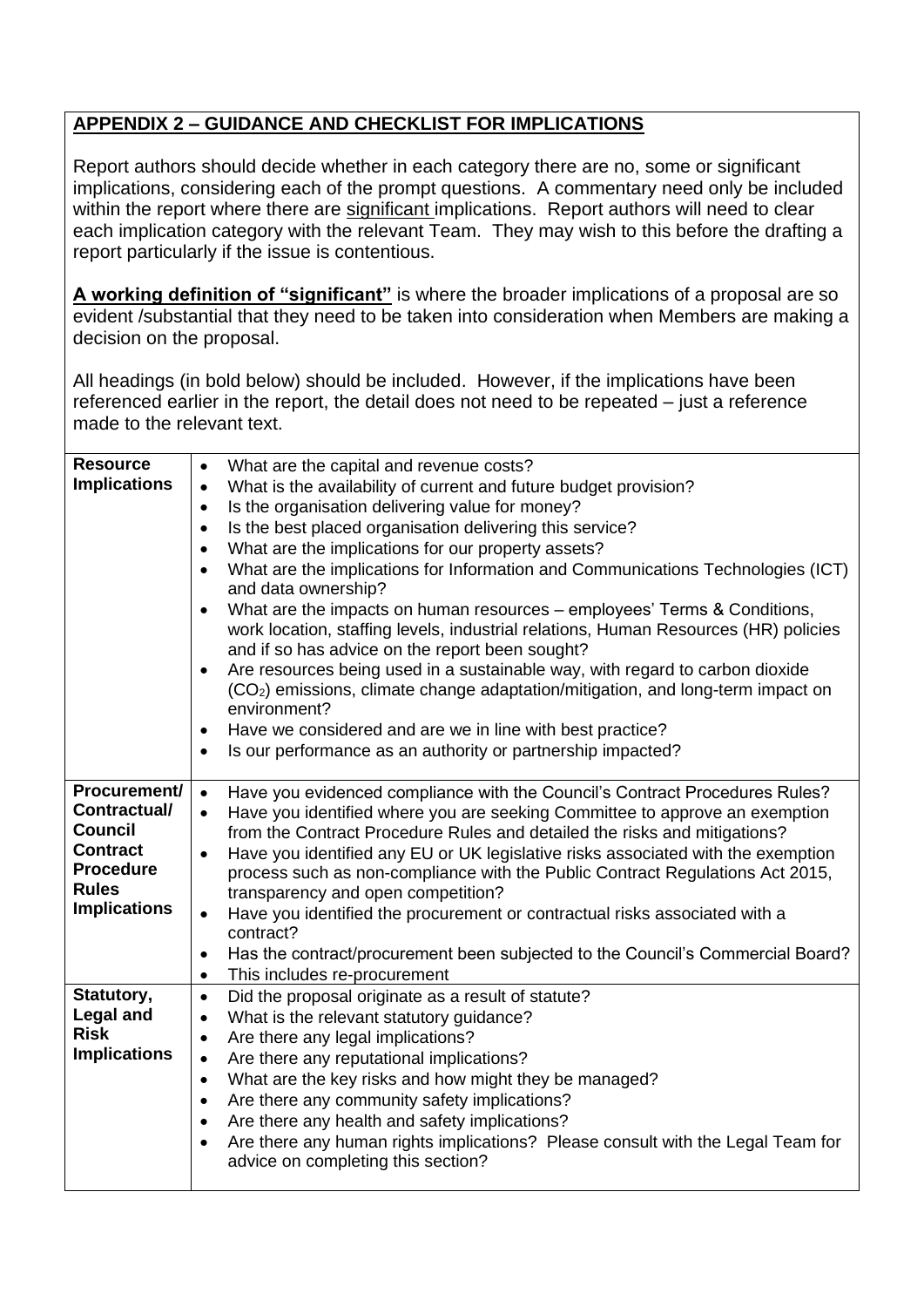| <b>Equality and</b><br><b>Diversity</b><br><b>Implications</b> | The completion of this paragraph should include the need to have due regard to the<br>Council's equalities duties under the Equality Act 2010. Where you are recommending<br>changes that impact on a community, a community impact assessment needs to be<br>carried out).<br>How would the proposal affect access to services by the full range of communities<br>$\bullet$<br>in Cambridgeshire?<br>What are the implications for fairness, equality and diversity, within the workforce<br>$\bullet$<br>as well as for customers?<br>Have you had due regard to the Council's Equalities duties under the Equality Act<br>$\bullet$<br>2010?<br>Have you carried out a Community (Equality) Impact Assessment? If so, this<br>$\bullet$<br>should be attached as an Appendix to this report and reference made to it in the<br>report and recommendations. If not, the report should explain why this is not<br>necessary.<br>Guidance on carrying out a Community Impact Assessment is available on<br>$\bullet$<br>Camweb |
|----------------------------------------------------------------|---------------------------------------------------------------------------------------------------------------------------------------------------------------------------------------------------------------------------------------------------------------------------------------------------------------------------------------------------------------------------------------------------------------------------------------------------------------------------------------------------------------------------------------------------------------------------------------------------------------------------------------------------------------------------------------------------------------------------------------------------------------------------------------------------------------------------------------------------------------------------------------------------------------------------------------------------------------------------------------------------------------------------------|
| <b>Engagement</b><br>and<br><b>Consultation</b>                | Has there been community engagement / public consultation and if so, what were<br>$\bullet$<br>the results?<br>Has discussion on the proposals taken place across directorates and with other<br>$\bullet$<br>relevant councils / agencies?<br>What are the implications for engagement with voluntary/community sector?<br>$\bullet$<br>Have affected employees been consulted?<br>$\bullet$<br>Have local Members been consulted and their views taken into consideration?<br>$\bullet$<br>Where you are recommending changes that impact on a community, has a<br>$\bullet$<br>Community Impact Assessment (incorporating requirements under the Equality<br>Act) been carried out incorporating feedback from community engagement where<br>appropriate? (see link above)                                                                                                                                                                                                                                                   |
| Localism<br>and Local<br><b>Member</b><br>Involvement          | Does the proposal empower communities to do more for themselves?<br>$\bullet$<br>How will the proposal harness the energy of local communities to work with the<br>$\bullet$<br><b>County Council?</b><br>Does the proposal involve devolving decision-making and delivery to a more local<br>$\bullet$<br>level?<br>Have you fully informed Local Members about matters affecting their divisions<br>$\bullet$<br>during the formative stages of policy development and discussion at informal<br>meetings, as required by Part 5.3 - Member/Officer Relations of the Council's<br>Constitution?                                                                                                                                                                                                                                                                                                                                                                                                                               |
| <b>Public</b><br><b>Health</b>                                 | Will the proposal have an impact on the health of Cambridgeshire residents?<br>$\bullet$<br>Will the proposal support improving the health of the worst off fastest?<br>$\bullet$<br>Will the proposal impact on a key health and wellbeing need identified in the<br>$\bullet$<br>Cambridgeshire Joint Strategic Needs Assessment (JSNA)<br>How does the proposal ensure that public health preventative measures for<br>$\bullet$<br>COVID-19 are being adhered to.<br>What national guidance on COVID-19 is relevant to this proposal. All national<br>$\bullet$<br>guidance can be reviewed at the following link: https://www.gov.uk/coronavirus<br>The suite of Cambridgeshire JSNA documents are available on the Council website at<br>the following link: http://www.cambridgeshireinsight.org.uk/jsna<br>Please consult with the Public Health Team for advice on completing this section.<br>Contact number: 01223 699689.                                                                                           |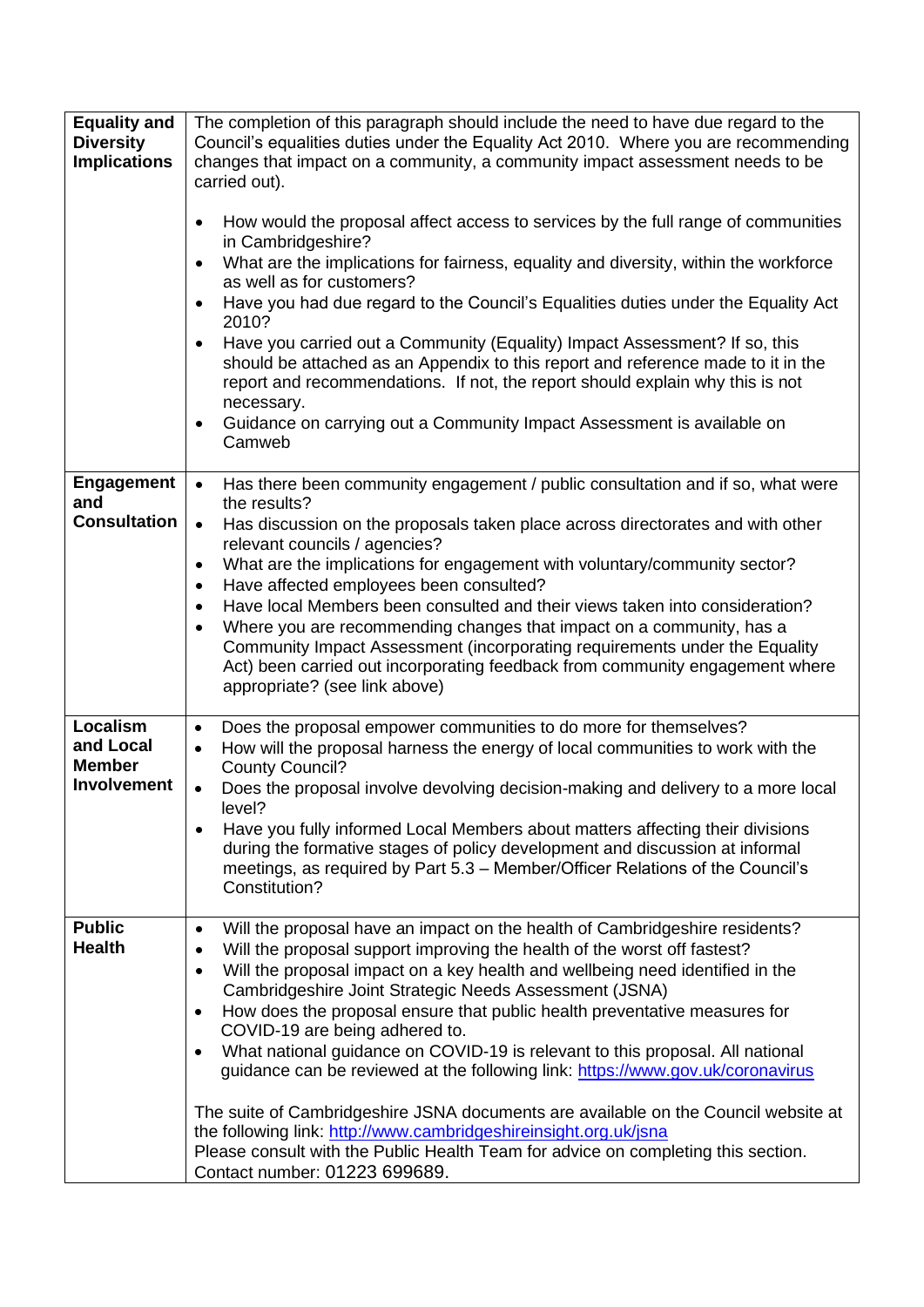| <b>Environment</b> | Answering the below questions will help indicate the positive/neutral/negative status of                                                                   |
|--------------------|------------------------------------------------------------------------------------------------------------------------------------------------------------|
| and Climate        | the Environment and Climate Change implications. Where the answer is "yes" the                                                                             |
| Change             | section response is "positive".                                                                                                                            |
|                    | Energy efficient, low carbon buildings:                                                                                                                    |
|                    | Will the proposal decrease energy use for the council and/or communities?                                                                                  |
|                    | Will the proposal lead to a switch to low-carbon energy supply, including                                                                                  |
|                    | renewables?                                                                                                                                                |
|                    | Low Carbon Transport:<br>Will the proposal decrease use/reliance on the private car?                                                                       |
|                    | Will the proposal encourage use of cleaner modes of transport? Eg. EV,                                                                                     |
|                    | cycling, walking.                                                                                                                                          |
|                    | • Will the proposal increase use of public transport?                                                                                                      |
|                    | Green spaces, peatland, afforestation, habitats and land management:                                                                                       |
|                    | Will the proposal encourage, incorporate or implement tree planting?                                                                                       |
|                    | Will the proposal prevent or minimise tree removal?<br>Will the proposal create, enhance or reduce damage to green space or natural                        |
|                    | habitats?                                                                                                                                                  |
|                    | Will the proposal improve the accessibility of green space or nature?                                                                                      |
|                    | Will the proposal lead to the improvement of peatland condition or extent? E.g.                                                                            |
|                    | sustainable agriculture, restoration<br>Waste Management and Tackling Plastic Pollution:                                                                   |
|                    | Will the proposal reduce waste generated by the council and/or residents,<br>$\bullet$                                                                     |
|                    | increase recycling, or encourage use of sustainable materials?                                                                                             |
|                    | Will the proposal reduce rubbish and waste, especially plastics, or reduce<br>$\bullet$                                                                    |
|                    | emissions from landfill?                                                                                                                                   |
|                    | Water use, availability and management:                                                                                                                    |
|                    | Will the proposal lead to reduced risk of flooding?                                                                                                        |
|                    | Will the proposal promote and/or implement nature-based solutions to climate<br>change (e.g balancing ponds, Sustainable Drainage solutions, tree planting |
|                    | etc) to manage the effects of climate change? E.g. Flood risk or heatwaves.                                                                                |
|                    | Will the proposal help minimise use and wastage of water at the council and/or                                                                             |
|                    | for communities, or help secure water supplies for the future?                                                                                             |
|                    | Air Pollution:                                                                                                                                             |
|                    | Will the proposal lead to a reduction in air pollution or an improvement in air<br>quality?                                                                |
|                    | Resilience of our services and infrastructure, and supporting vulnerable people to cope                                                                    |
|                    | with climate change:                                                                                                                                       |
|                    | Will the proposal lead to our services having greater ability to cope with the                                                                             |
|                    | effects of climate change? E.g. flooding or heatwaves                                                                                                      |
|                    | Will vulnerable people better cope with climate change?                                                                                                    |
|                    | See the Climate Change and Environment strategy here for further information on the                                                                        |
|                    | Council's climate priorities.                                                                                                                              |
|                    | Contact the Climate Change Officer if you encounter any issues in completing these                                                                         |
|                    | implications: mlei@cambridgeshire.gov.uk.                                                                                                                  |
|                    |                                                                                                                                                            |